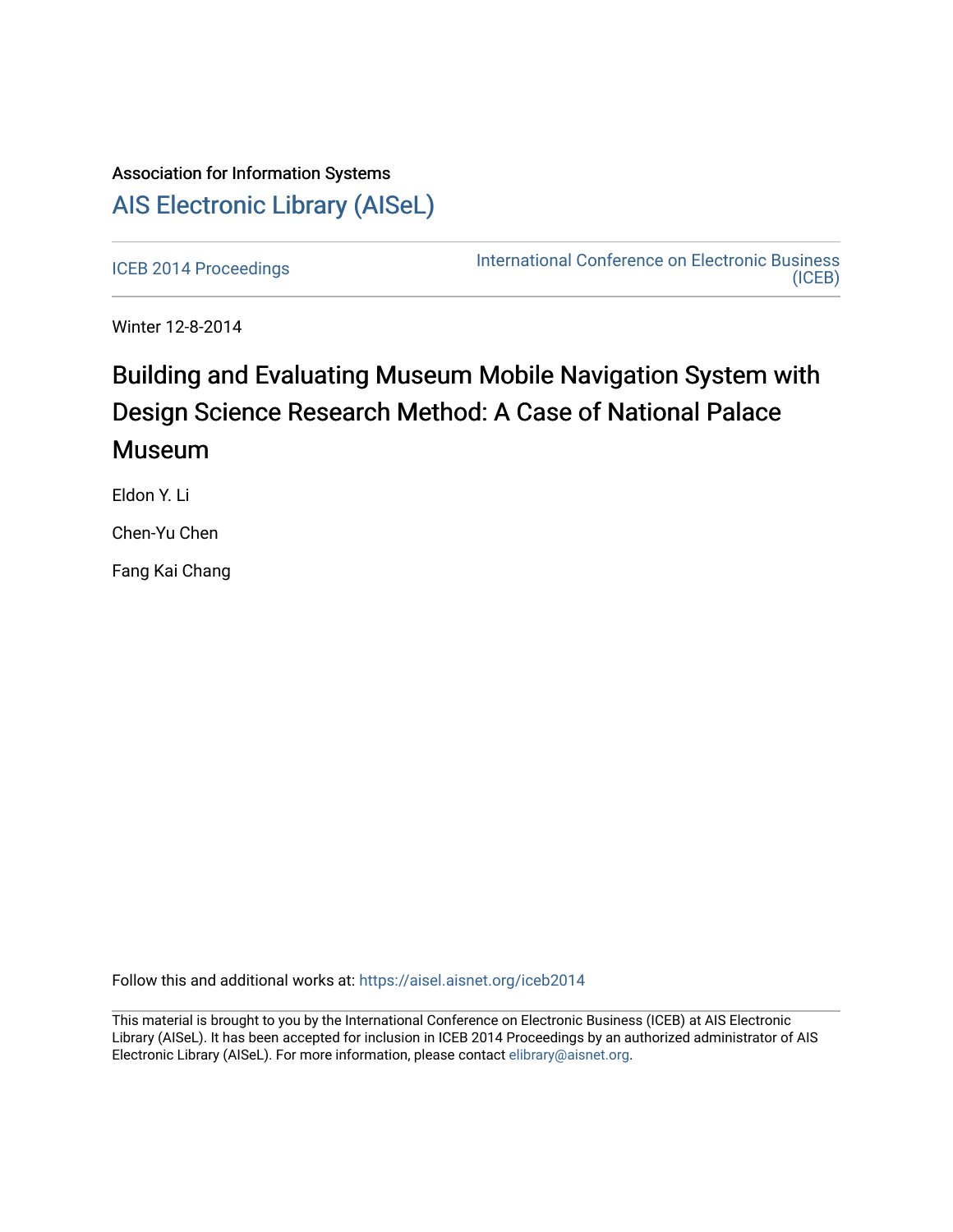### **BUILDING AND EVALUATING MUSEUM MOBILE NAVIGATION SYSTEM WITH DESIGN SCIENCE RESEARCH METHOD: A CASE OF NATIONAL PALACE MUSEUM**

Eldon Y. Li, National Chengchi University, Taiwan, eli@calpoly.edu Chen-Yu Chen, National Chengchi University, Taiwan, 101356036@nccu.edu.tw Fang Kai. Chang, National Chengchi University, Taiwan, 98356507@nccu.edu.tw

#### **ABSTRACT**

#### **Purpose**

In this paper, a mobile navigation system of the National Palace Museum which is designed and built on the basis of seven design factors is presented. The purpose is to meet the visitors' needs and increase the visitors' intention and satisfaction toward using the museum mobile navigation system.

#### **Design/methodology/approach**

The framework and process of design science research (DSR) is used in this research to propose solution plans. According to actual environment, context, and literature, we first identify and discuss seven design factors affecting visitors' usability in museum mobile navigation systems. We then design and construct a museum mobile navigation application on Android on the basis of the seven factors, and evaluate the design to ensure this system can effectively solve the problems that the visitors encountered during the navigation process. The system structure is depicted in Fig. 1.



Fig. 1. System structure of the mobile navigation system

#### **Conclusions**

Visitors can use the navigation system on their smartphones to read the timely information of the artifacts and the exhibitions ubiquitously. They can plan the desired tour routes, and share the unique experience via social media. The designed system could meet the visitors' needs and increase the visitors' intention and satisfaction.

#### **Research limitations/implications**

We use laboratory experimental method to evaluate the effectiveness of this designed system. Other evaluation method could be used as well for future research, such as field experiment. Moreover, the gap we identified between users' perception of using the real system and their expected system requirements could serve as the reference point of future related research.

#### **Practical implications**

The building process of the mobile museum navigation system and the evaluation of the system utility could serve as the guidance for APP vendors to implement a mobile navigation system; or as a basis for museums to plan an exhibition.

#### **Originality/value**

With the prevalence of smartphone and the increasing use of mobile applications, the mobile navigation system has been widely used in museums. User satisfaction indicates information system success. However, there is seldom a navigation system built on the design factors affecting visitors' usability, rendering low user satisfaction. Our contribution is the system building

*The Fourteenth International Conference on Electronic Business &*

*The First Global Conference on Internet and Information Systems, Taipei, December 8-12, 2014*